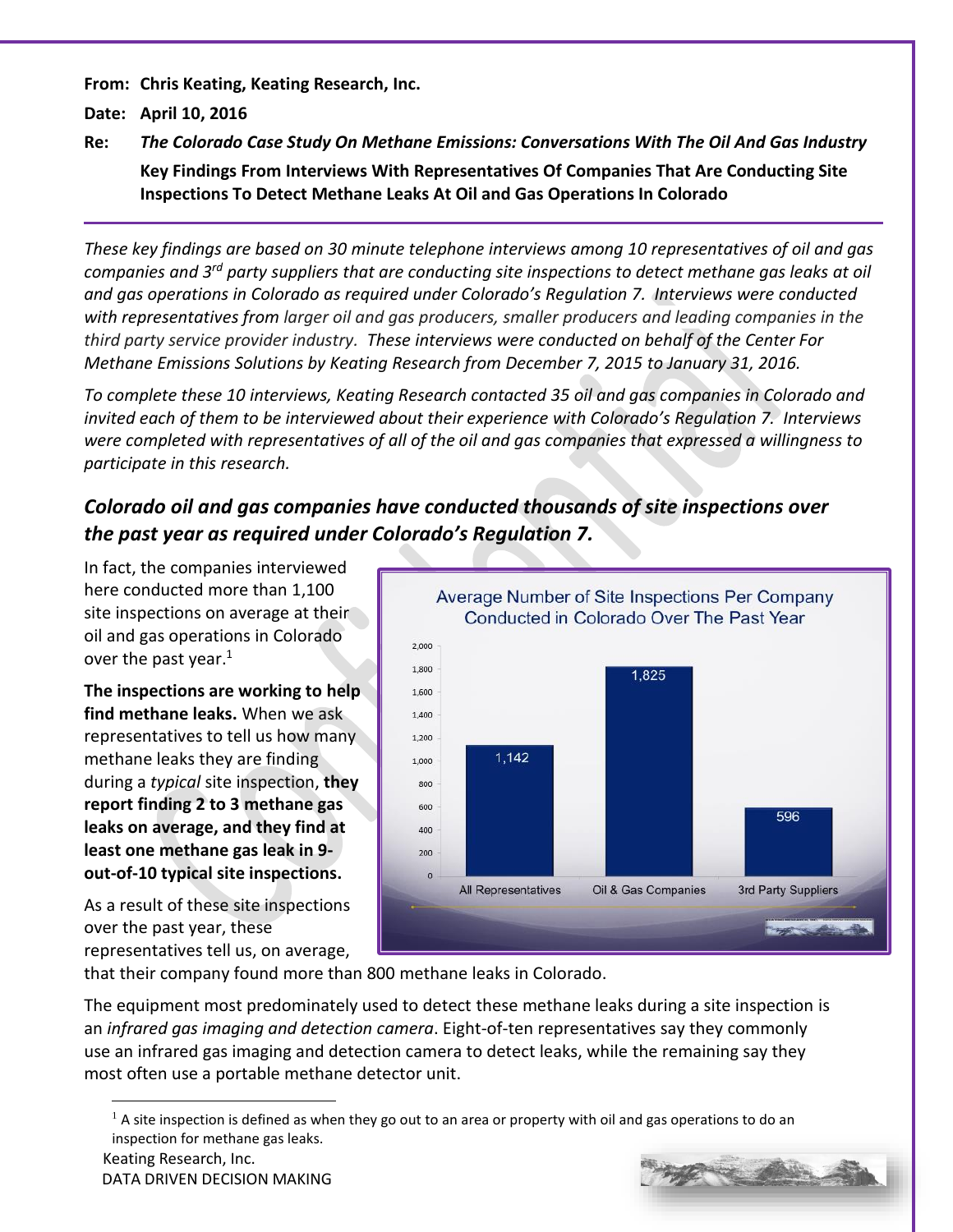

The infrared gas imaging camera does not allow the user to determine how much methane was leaking by volume, so representatives were unable to give us specifics on exactly how much methane was escaping from the leaks that they found.

## *Most of the methane leaks are described as small and easily fixed within a few days.*

The vast majority (88%) of methane leaks that were found during site inspections over the past year are described as a small leaks, while about 1-in-10 are described as large, significant leaks.

**In 9-of-10 cases the representatives agree that the cause of the leak is typically something simple such as an open valve or a loose connection or seal**, while only 1-in-10 of the leaks are considered more problematic than that.

When it comes to fixing the leaks, if the repair is simple enough an attempt is made to make the repair right then on the spot, and **nearly all of the leaks are either** *fixed right there on the spot* **(30%) or** *fixed within a few days* **(66%)**.

In fact, representatives indicate that a repair technician typically moves around with the team finding and repairing the methane leaks. Only a very small proportion of the leaks take longer than a few days to fix.

Representatives tell us that the small methane leaks are primarily found in *regulators / controllers*, *separators*, *valves and tank hatches*.



The cause of the leak is typically *debris*, a *loose connection* or *wear and tear* on the equipment. Specific examples given in the survey of equipment that was found to be leaking and the cause of the leak include the following:

*T-12 thermostat regulator. The cause was dirt or debris in the component. Packing on a valve. It was caused by a loose bolt. High low controllers. The controller was faulty. Loose fittings on separators. Most common is tanks. Valve and flow line. It was caused by the age of the equipment. Seal on a tank hatch. Debris caused the seal to leak Hatch. The cause would be wear and tear. Numeric devices. Loose packing. The hatches on the storage tanks and the cause is over pressure of the storage tanks. Well head the casing tubing is leaking because of its age.*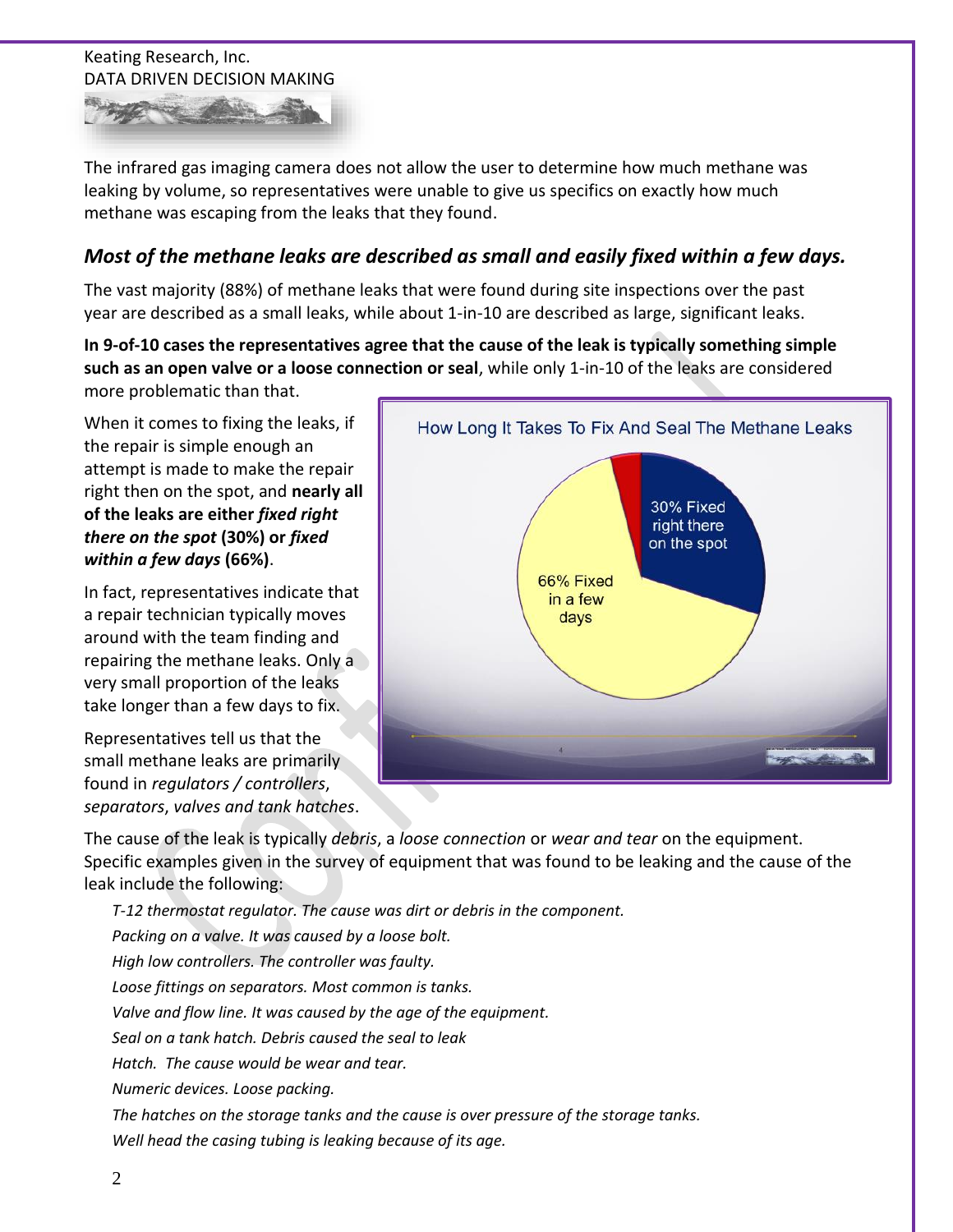*Threading connections, high low controllers the thief patch seal, T-12 and liquid levels. Flange, where to parts fit together and the seal of the flange will leak.*

*Pipe connection leak and the clamp was loose.*

*Leaks on a vapor line. Because of bad fittings.*

**Colorado's oil and gas companies are finding leaks across all types of equipment at the site, with the most leaks in the storage tanks**, 8 of-10 representatives say that they are finding *a lot* or *some* leaks in the storage tanks.

Methane leaks are also typically found in systems other than gas wells and compressors, 6-of-10 representatives say that they are finding *a lot* or *some* leaks in the other systems or structures.

The methane leaks in the other systems or structures are primarily found in the *piping*, *threaded connections* or the *regulators*.



Representatives describe the following types of methane leaks they are finding on other systems or structures:

*Pumps or valves or connectors.*

*Small connections like fittings, thermostat regulators, and pressure regulators.*

*Threaded connection.*

*Separators.*

*Piping and plumbing. Fitting valves and valve packing.*

*Pipe connections that have small leaks and they are fixed on the spot or at least a few days.*

*Emission control devices. Two and three phrase separators and vapor recovery towers.*

*Storage facilities, piping, controllers.*

*Emission controls or vapor line piping.*

# *Oil and gas company representatives agree that Regulation 7 significantly reduces methane emissions in Colorado.*

What is most encouraging is that oil and gas company representatives are taking notice that finding and fixing the thousands of methane leaks under Regulation 7 is reducing methane emissions in Colorado. Six-of-ten representatives *agree* with the statement – **Regulation 7 significantly reduces methane emissions in Colorado**, compared to 3-of-10 who *disagree*.

Four-of-ten representatives feel that Regulation 7 is improving air quality and reducing methane emissions *a great deal* or *quite a bit*, while the remaining say that these aspects are improving *somewhat*.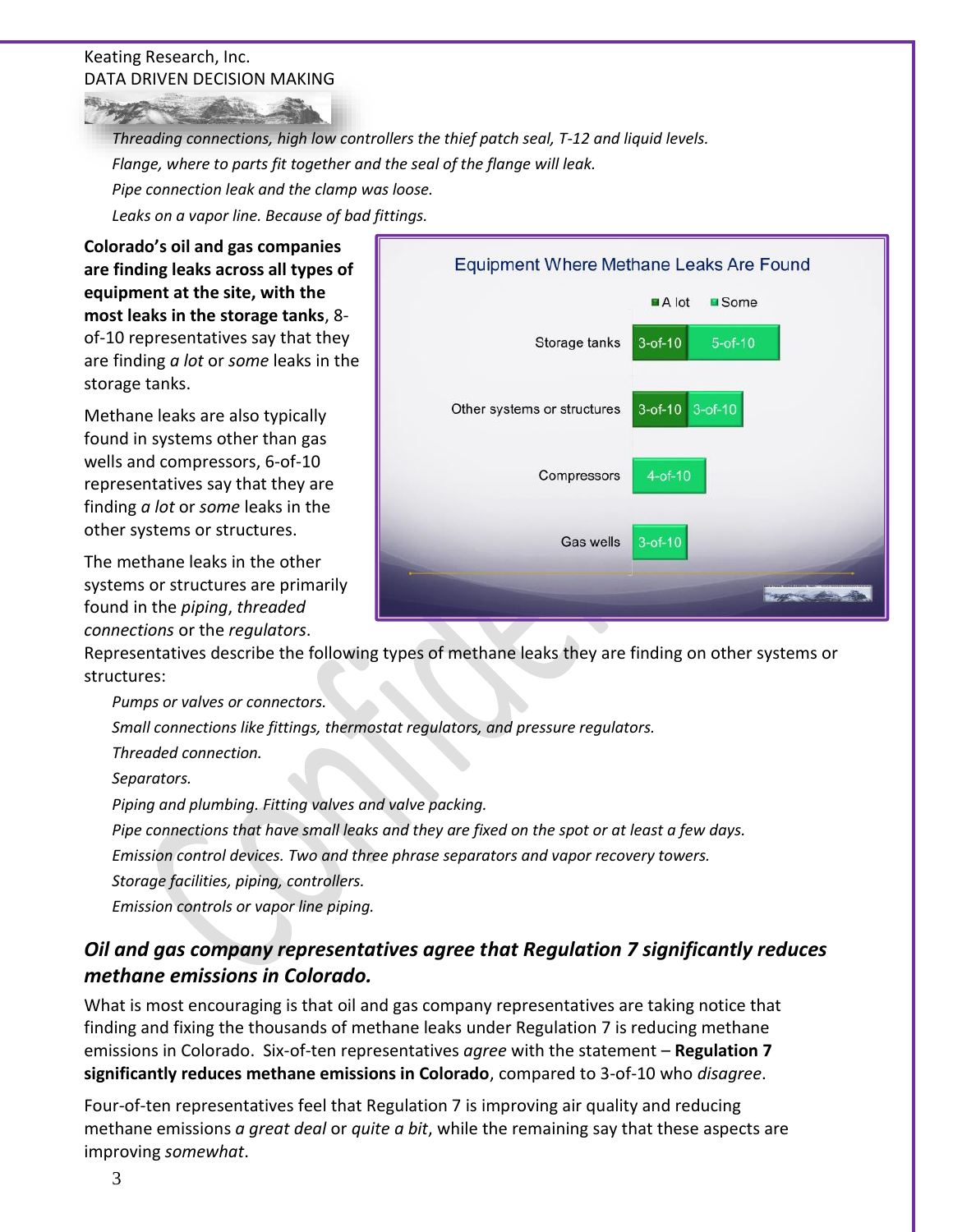

**In addition to reducing emissions and improving air quality, oil and gas company representatives also believe that Colorado Regulation 7 improves their companies' efficiency – it improves oil and gas worker care, attention to detail, and safety.** 

At the top of the list is oil and gas worker care and attention to detail, 5-of-10 representatives say worker care and attention to detail is improving *a great deal* or *quite a bit*, while the remaining say worker care and attention to detail is improving *somewhat*.



# *Eight-of-ten of oil and gas*

*company representatives say that in the long run they are profiting, coming out even, or paying out just a little more than they are collecting in new revenue because of Colorado's Regulation 7.*

Oil and gas company representatives understand that when they balance out the money they are spending to find and fix the methane leaks against the additional revenues they are receiving from the gas they are recapturing, 8-of-10 say that they are profiting, coming out even or paying out *a little* more money than they are collecting in new revenue.

Only 1-in-10 say that they are paying out *a lot* more money to find a fix the leaks than they are collecting in new revenue.